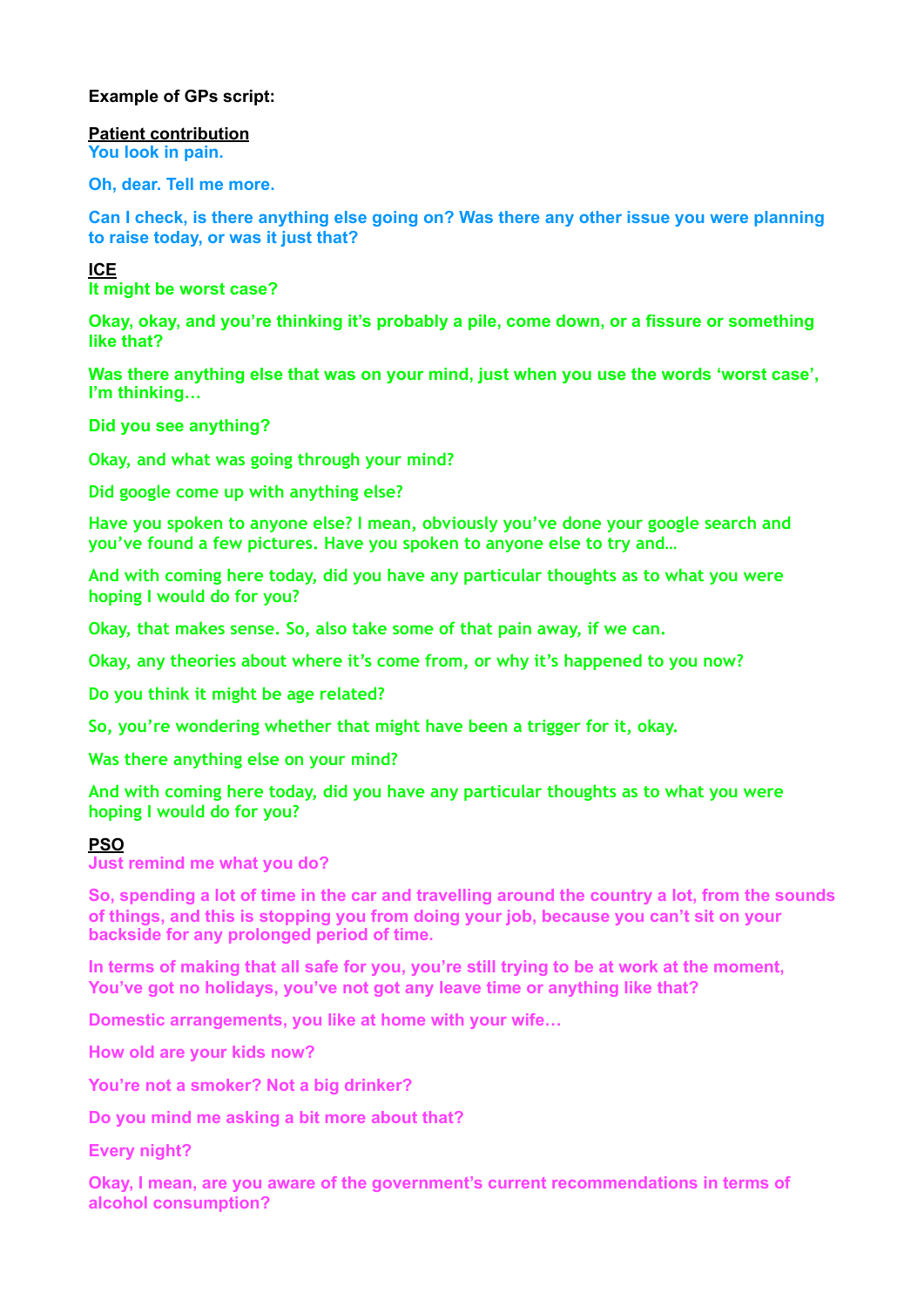**Is there any way you could see yourself to having two or three alcohol-free nights a week? Is that viable?** 

**Alcohol's not had any ill effects to you just yet though?** 

**And you're not aware of it being a particular problem to other people that you know about?** 

**Yeah, two pints every night?** 

**So, we're talking about kind of twenty-eight units a week, aren't we?** 

**It's double the safe limits.** 

**So, activity-wise, you're quite active still? You're able to still put ninety minutes on the clock?**

## **Red flags**

**Your weight's been steady?** 

**But generally, your health has been good, yeah?** 

## **No lumps or bumps anywhere else then?**

## **Focussed history**

**So, you've previously had an anal fissure, but that was about three years ago.** 

**You've also had a bit of a pile before, that went away completely.** 

**And what you've had for a week, maybe two weeks, is you've had something else new going on back there, but it's all around the backside area?** 

**But it's been agony for a week?** 

**And I can see it's difficult for you to sit down.** 

**Do I need to know anything more about you in terms of the risk of problems with your bowels or any reason why you might be prone to getting piles or fissures or anything like that?** 

**Okay, so he didn't have anything serious going on, but he did have tears in his backside and piles.** 

**And your weight's - clearly, you're of a good body mass index, you don't look as if you're overweight or underweight.** 

**Good, and your blood pressure's all been fine?** 

## **Focussed examination**

**First of all, I'm just going to have a feel of your tummy, so lie on your back, if you're comfortable to do that.** 

**So 93kg is not an unusual weight for you?** 

**If you just loosen your belt, that would be great. Put your head down on the pillow, that's lovely. So, no lumps down below, your testicles are okay; everything's working alright down there?** 

**If we turn you onto your side, so you're facing towards the wall. You're used to this, because we've done it before?** 

**If you could just bring your pants down at the back, that would be great.** 

**Knees up towards your tummy. You've got, not a true pile, but a sentinel pile, and it's exquisitely tender, isn't it?**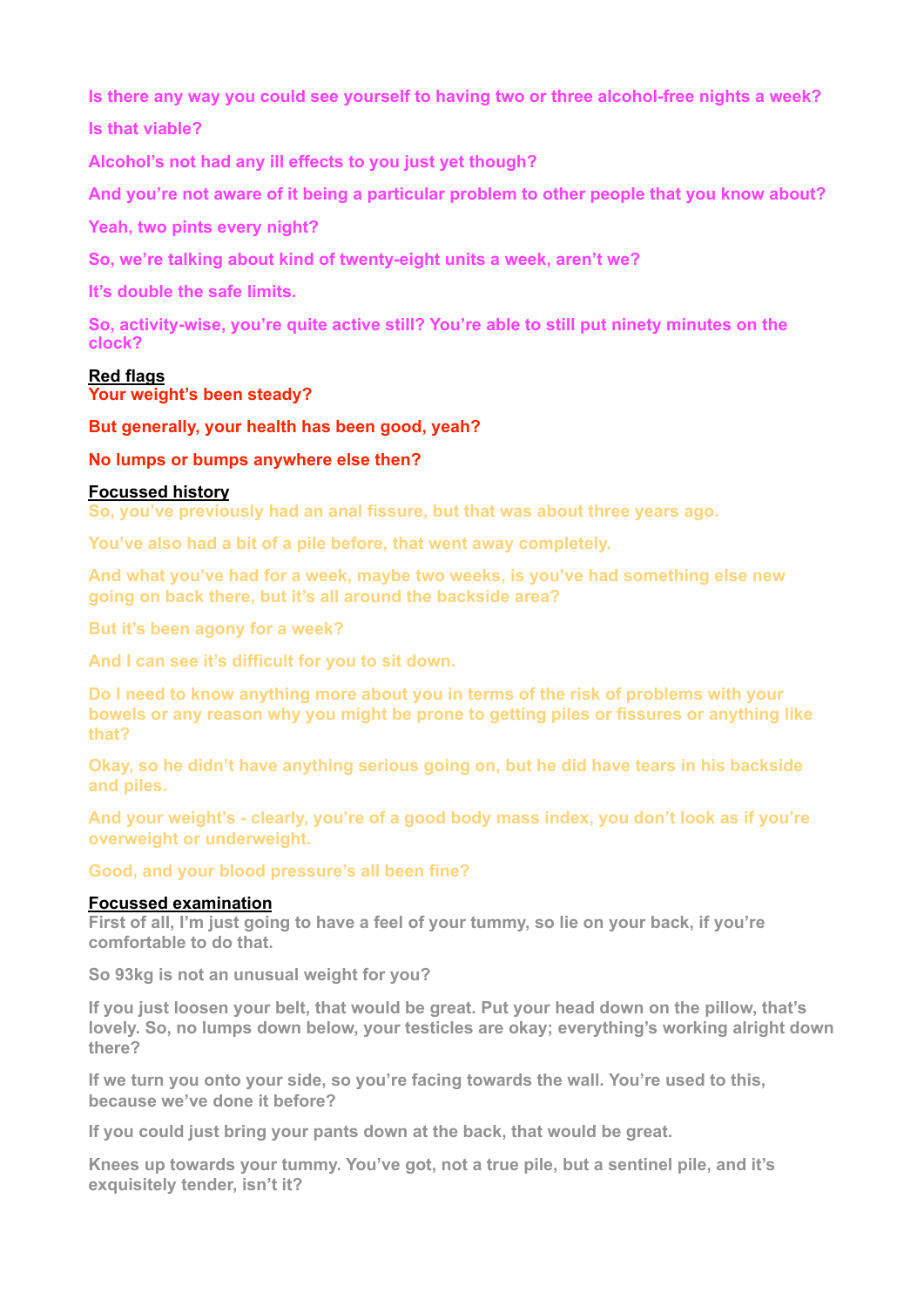**Okay, that's helpful to know. We'll see what you can tolerate, but it may be that it's a bit too sore to examine you fully at the moment, just because this is fresh. Agony, alright. So, the back of your anal passage there?** 

**I'm not going to manage to put my finger any further up, I don't think we need to.** 

## **Identify problem and explain diagnosis**

**You've got a really fresh anal fissure. A tear, you would say, and then you've got a very tender area, which is your sentinel pile there as well.** 

**It's not a prolapse, no, it's not a prolapse at all.** 

**It's swollen because of the tear.** 

**Usually what happens with these is that you tear (the skin) when you defecate. So, when you're passing a big stool or a hard stool, or if it's coming out too quickly, then it rips the backside, like a paper-cut. Just a tiny little sore that's there, and your anus is going into spasm…** 

**So, there's no rectal prolapse. What a rectal prolapse is a big, beefy red thing that comes down, but this is just on one margin of the anus.**

### **Check understanding**

**Does that make sense?** 

**Have you got any questions at this point?** 

### **Do you want to clarify anything?**

## **Develops management plan / shares management plan**

**The options that we have to help you with this – often times when it's so painful and it's so difficult to get you pass stool at the moment, it's important that we soften your poo.** 

**So, I would suggest that we give you something that's going to be effective in terms of making your poo soft.** 

**Options you've got are laxido, which works quite well and is a bit more reliable, or if it was just something really mild you wanted, and you just wanted to go for something like Bisacodyl, that would be reasonable as well.** 

**So maybe laxido?** 

**So, it's a sachet that you take once or twice a day just to make sure that your stool is coming and that it's not hard when you go.** 

**These can take a while to fully heal.** 

**But we usually would get the worst of that pain under control quite quickly, with the options that we're going to suggest, but because it's so sore at the moment, I'm going to suggest a couple of things for you. With so much spasm, it's often worthwhile using a local ointment.** 

**And one of the ointments that is as good as anything and less likely to cause any side effects is an ointment called diltiazem.** 

**So, it's a treatment that you just put on the outside of your anus.** 

**Okay, and you put that on as often as you need. We usually recommend three times a day; but whenever the spasm is there…** 

**And you almost certainly won't have any side effects, and hopefully that will relieve that spasm quite well.**